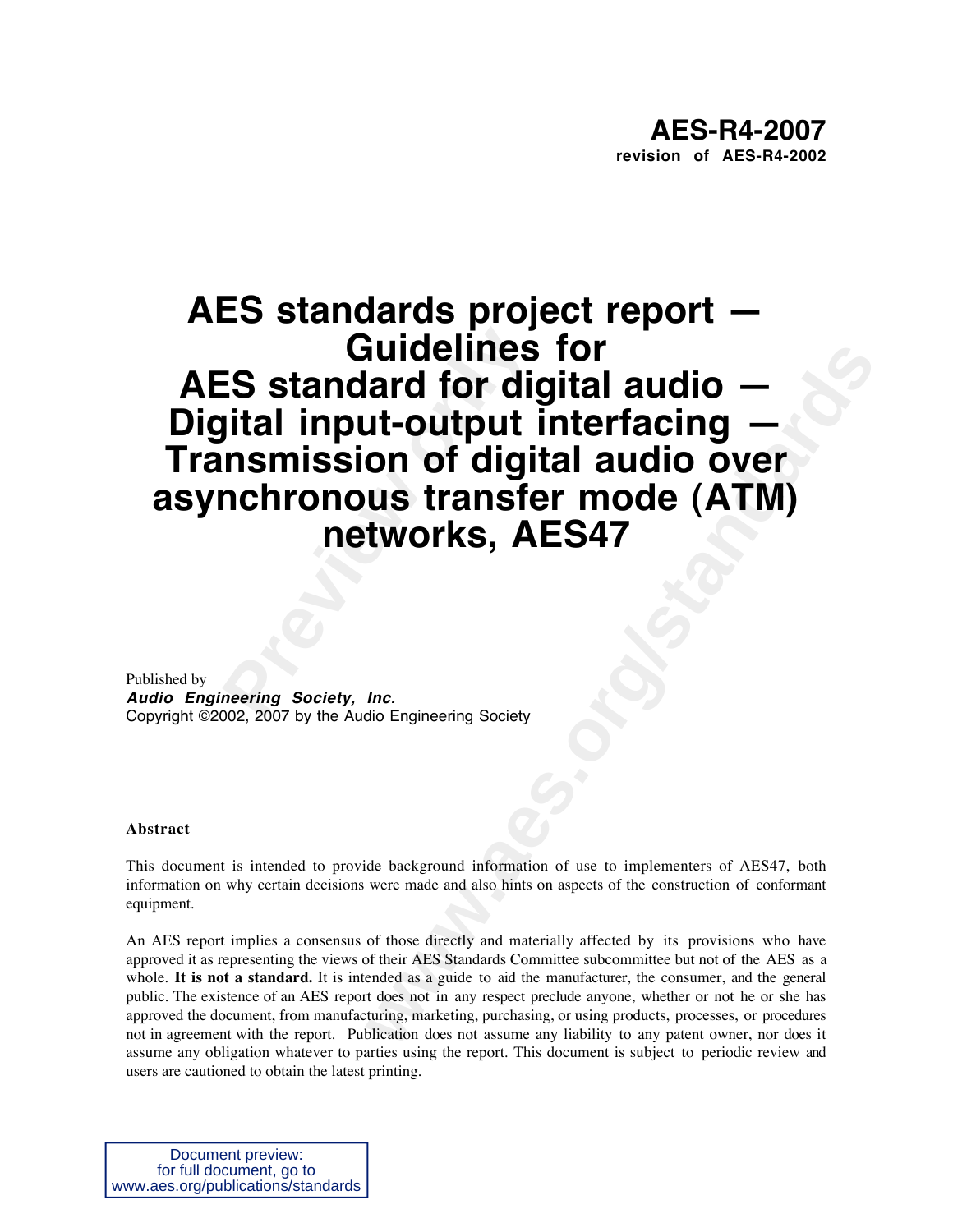# $-2-$

#### Contents

| 2007-06-18 printing |
|---------------------|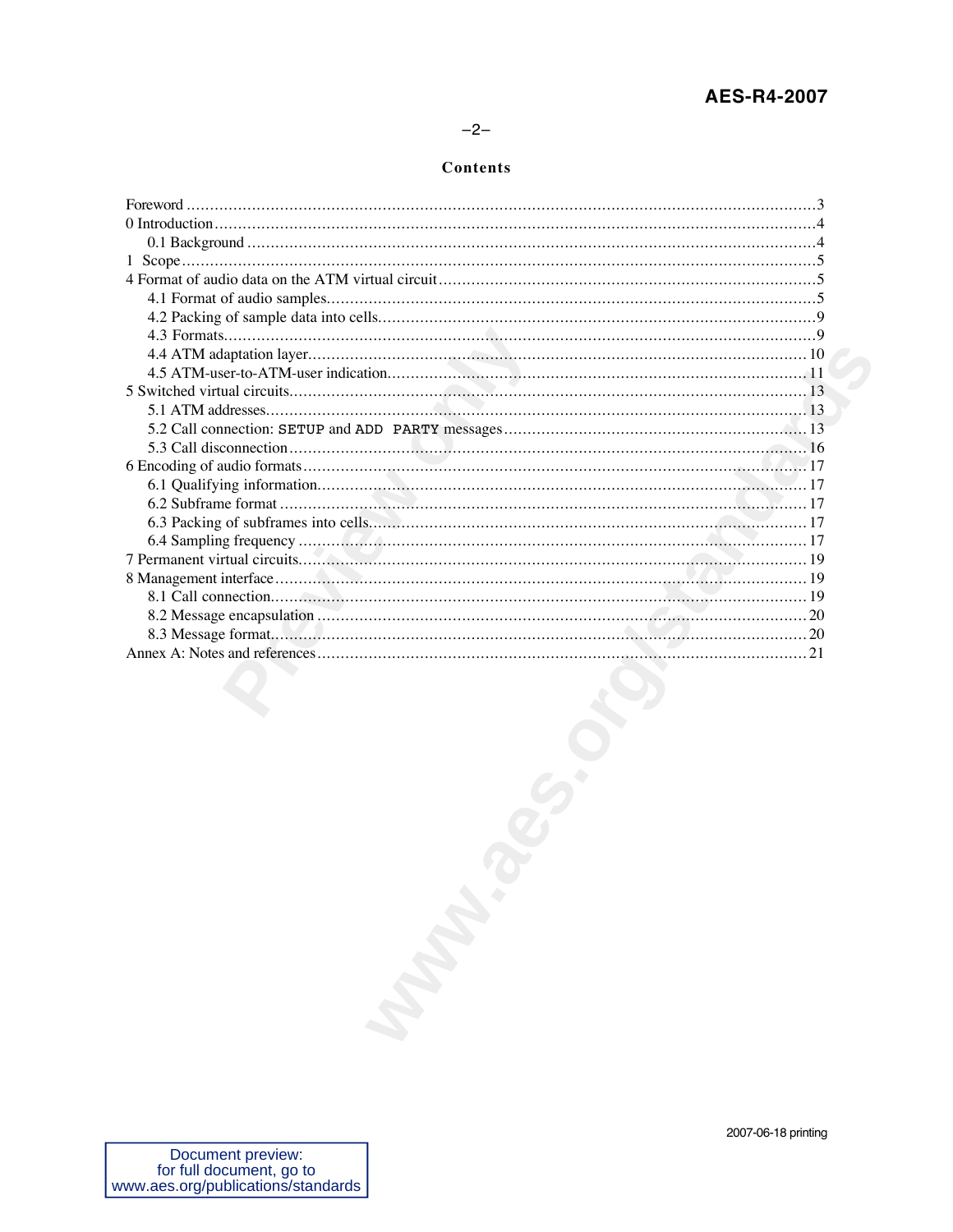## –3–

#### **Foreword**

 [This foreword is not a part of *AES standards project report — Guidelines for AES standard for digital audio — Digital input-output interfacing — Transmission of digital audio over asynchronous transfer mode (ATM) networks, AES47,* AES-R4-2002.]

The draft of this report was prepared by J. Grant for task group SC-02-02-E.

The membership of the task group was K. Brown, C. Chambers, J. Dunn, P. Eastty, C. Gaunt, J. Grant, U. Horbach, H. Lemcke, G. Mills, M. Schindele, J. M. Strawn, T. Thompson, and M. Yonge.

J. Dunn, Chair R. A. Finger, Vice-Chair SC-02-02 2002-01-14

### **Foreword to 2007 edition**

Previously and the settlem of AES<br> **Previously and AESS1, AESS2, and AESS3.**<br> **Previously and AESS1, AESS2, and AESS3.** The text has been revised to correspond to the 2006 edition of AES47 and to take account of other events such as the publication of AES51, AES52, and AES53.